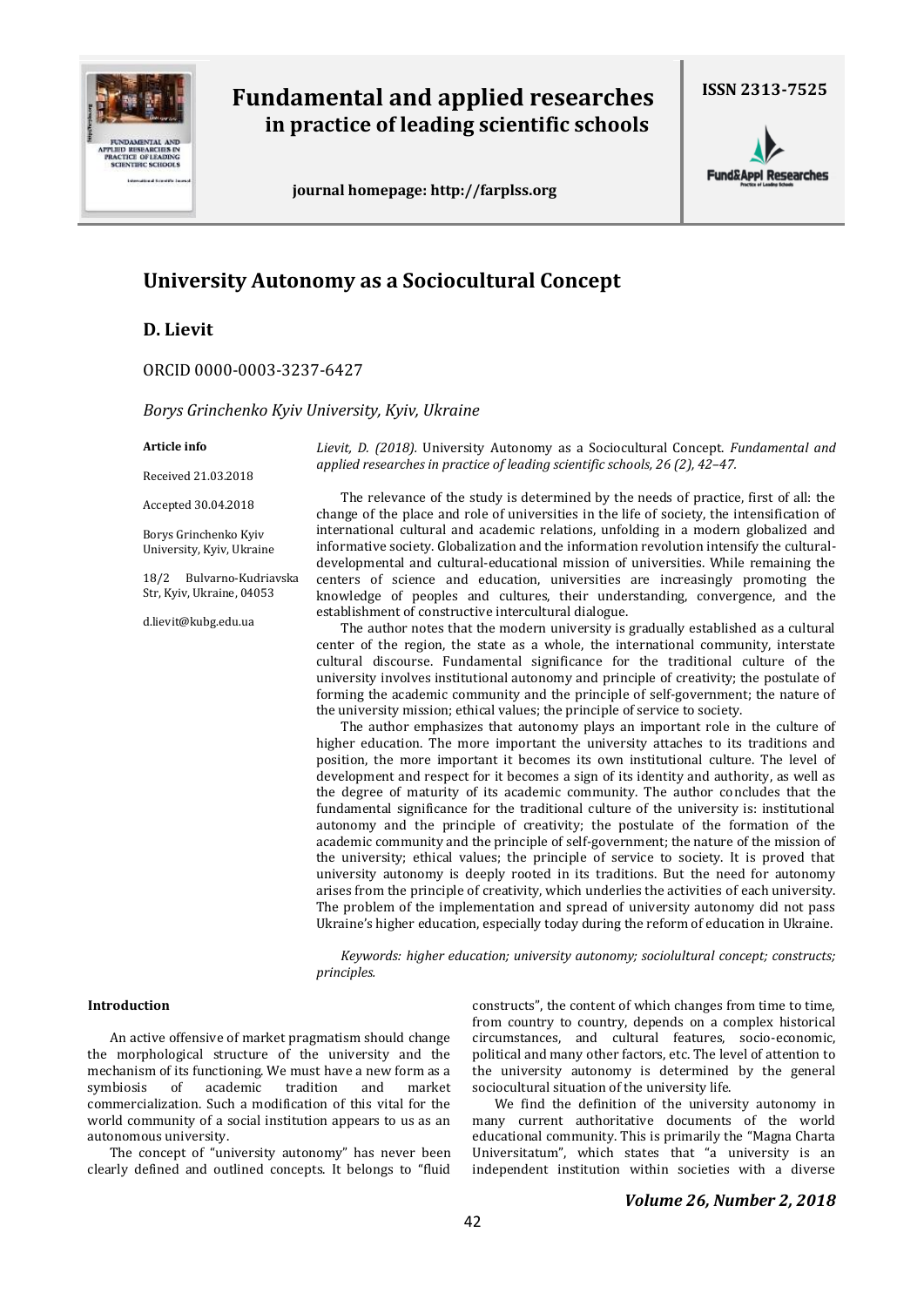organization that results from differences in geographical and historical heritage. It creates, studies, evaluates and conveys culture through research and learning.

To meet the needs of the world, its research and teaching activities must be morally and intellectually independent of any political and economic power".

This is, however, a rather abstract formulation that emphasizes the need for the moral and intellectual independence of universities, but does not contain and can not contain an exhaustive definition of the content and forms of the university autonomy, since the latter are not universal, but are the result of specific historical circumstances, social and political conditions, and therefore can not be separated from certain sociocultural contexts and national traditions, in the end, from the dominant mentality of society and its scientific ethos.

#### **Goals of article**

The aim of our study is to clarify the university autonomy as a sociocultural concept, to describe the historical conditions of its development and to define its maim features.

### **Materials and Methods Theoretical foundations of the study**

For our study we have used such method as historical analogies, analysis, abstraction and concretization, induction and deduction, comparison, generalization, systematization and interpretation of facts.

University autonomy is not objectively set, universal format, which needs to be cleared from layers, inaccuracies; we should maximally clarify its content, parameters and requirements and consolidate all this legally. The case is much more complicated, because in each specific case, in one or another era, in one or another territory, the character and level, completeness of university autonomy is always the result of the struggle, the competition of universities and authorities, the outcome of talks between politicians and intellectuals, government structures and academic circles. Therefore, it is a criterion for the maturity and civilization of both society and universities themselves, the real state of which may lead to a simplistic, even distorted understanding and interpretation of autonomy, or simply reject it as an idea.

For implementing the university autonomy it is necessary to form its complex image in the minds of specialists and public circles, to determine what concrete it is necessary to understand, understand and realise what is possible and what can not be expected from it, to achieve a certain conceptual consensus, that is to form what can be called a corresponding social construct.

## **Results**

Under the construction, we understand the subjective way of interpreting a particular phenomenon, a special mental scheme, constructed by a person on his own practical and intellectual experience, through which he perceives the social environment and builds his behavior. The construct is subjectively perceived as an obvious idea that reflects the

real natural state of things when it belongs to a certain culture and a certain society, is created under their direct or indirect influence. Construct, which covers the mass

consciousness and begins to live onindividual life, becomes a social construct. The social construct is the basis of the social construction of real social connections and institutions, the certain practices, which subordinate the role behavior of people. Thus, implementing university autonomy is not only a matter of lawmaking, but also a complex task of social design, clarification of the content and features of the

existing social structure and determining the ways of its

development and improvement. Consequently, the process of creating the European higher education area and the parallel formation of the European Research Area have one single dimension: they provide a redefinition of the role, mission, tasks and responsibilities of the university institute in European societies and economies that undergo rapid changes, turning them into more marketable and knowledgeable. Education and science are undergoing an essential transformation today, so the university institute is unlikely to be able to avoid the process of substantially transforming its functioning, which is partly planned, and partially disruptive.

These two parallel processes in some countries have gone a long way, they are actively promoted throughout Europe, in particular in the Central-East and the Balkans. If the effect of the creation of the European research area is limited mainly to recipients of research grants provided by the European Union, then the Bologna process may affect the reform of national higher education systems in more than 40 countries - both EU members and membership candidates in other countries - reaching up to Caucasus.

Given that official Bologna documents usually emphasize in this context the "diversity" of the countries and institutions involved, the process itself, taking into account the geographical, economic and political composition of its participants, faces a colossal challenge: how to keep the same pace of change in all the countries involved. Bearing in mind the experience of social and economic transformations in Central and Eastern Europe and the Balkans, it will be very difficult to preserve the unity of the process progress in different regions. Most likely, in the coming years, the Bologna process will go through different trajectories, and therefore it will have to be complemented by separate descriptions of the most necessary reforms and the various challenges faced by different countries and, most importantly, by separate lists of policy recommendations for groups of countries that implement reforms at different speeds, unless these reforms turn out to be mere theoretical exercises for many of them.

Consequently, the problem of reforming in some groups of countries will be different: almost all transition countries are experiencing the problems that most of the European Union members have experienced in the 1970s, such as the massification of higher education with a rapid increase in the number of students and low correlation between skills and competences, which is acquired in the educational sector, and the needs of the labor market.

The current problems also include the lack of scientific and innovation activities in the sectors that are crucial for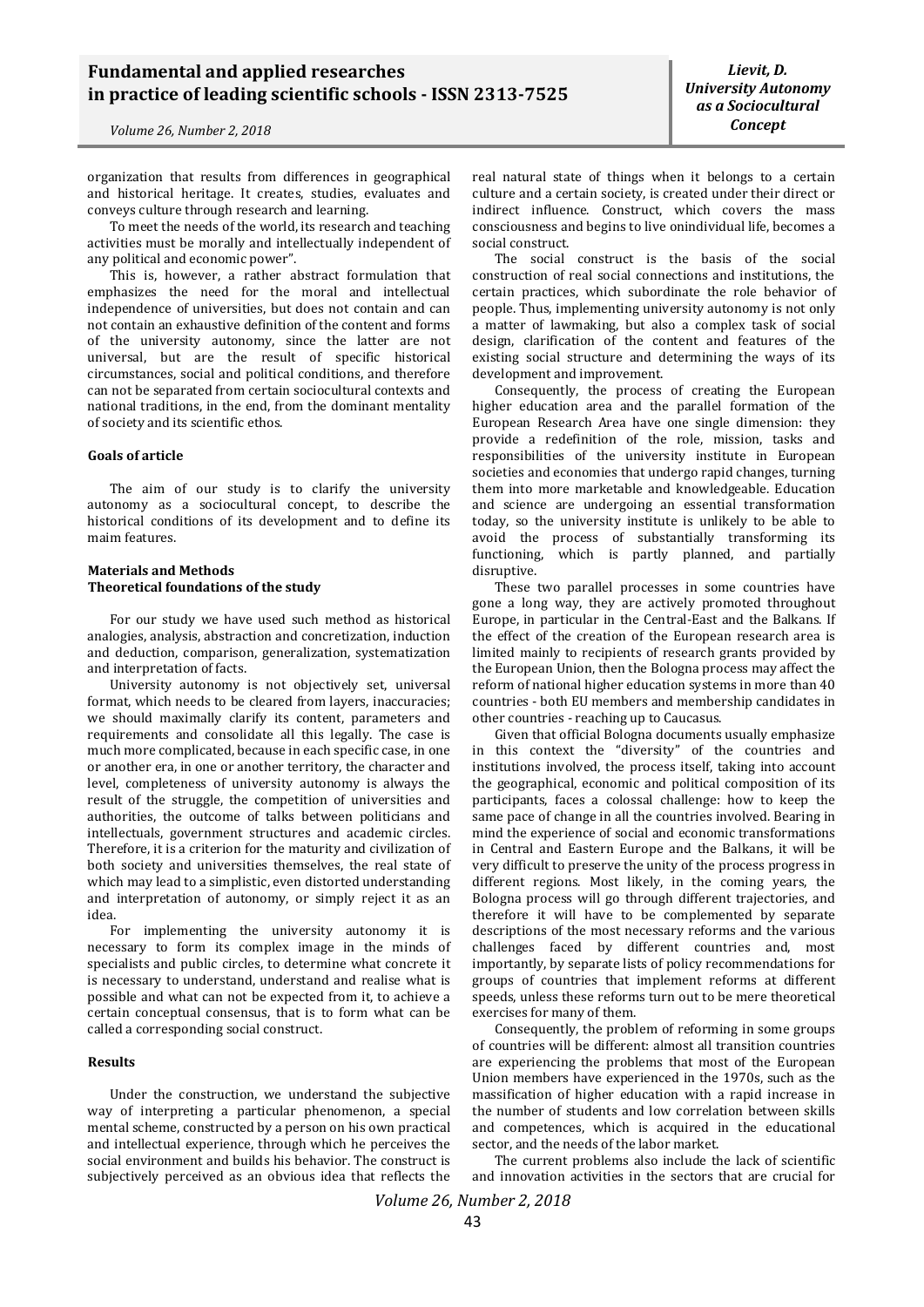the emergence of cognitive societies; the insignificant impact of globalization factors on educational policy; a very high unemployment rate (sometimes up to 60% or even more) in some transition countries; lack of intent to preserve the European social model, since European social welfare never existed in most of these countries, etc.

The economic justification of the whole set of European policy transformations in the fields of higher education, science and innovation, was recently summarized in the program "Education and Training 2010". In a paper entitled "Expanding Participation and the European Union: Direct Action – Indirect Politics?", Pat Davies states that "the European Union comes from the idea of the economic alliance that originally developed around the coal and steel industries ... despite the fact that the modern European Union is very different from its predecessor, economic growth and competitiveness remain in the heart of the EU project, albeit in a different economic context - in the context of globalization and cognitive society, not post-war reconstruction" (Davies, 2003, p. 99). During this time, the thought that a certain European scientific and educational space can be in the very core of the European project and can directly contribute to growth, competitiveness and employment has changed and markedly accelerated (appealing to the "White Paper" of Jacques Delors).

For the university, these changes must materialize in a morphological and functional dimension and bring it to such a state as autonomy. Therefore, the problem of the expansion of university autonomy now extends beyond purely professional discussion and becomes the subject of wide-ranging and public discussion, since it interests a huge number of people who provide and receive higher education relate to the functioning of society as a whole, its quality, prospects for its development, etc.

Since the 90s of the XX century, the question of university autonomy has been not only actively discussed, but it also determines a number of reforms in the countries of Western Europe, which are enshrined in many legislative acts, including some constitutions. Actualization of this issue at the present stage of society's development is not accidental. In the end of XX century, classical universities were in new realities, which made them think about strategies for further existence and development.

Classical Universities (in particular, Warsaw, Kharkiv) are the product of the emergence of the industrial society, an era in which the nation-state was formed. They created universities as the institutions that solved three main tasks: 1) training staff for public administration; 2) personnel training for industrial production; 3) ensuring national and cultural identity of the population, preserving and translating national cultural codes. For a long time, universities have been adapting to the world, in which the nation-states were the main subjects, and industrial models dominated the economy, and finally, ideally adapted to these circumstances, feeling comfortable. The transformation of higher education from elite to mass caused the rapid increase of the number of universities, and students' competition in both the domestic and international markets of educational services.

Over the past twenty years, the rapid growth of the student population has taken place: if 1990 is taken as 100 %, in 1996, growth was around 244 % in Portugal, 181 % in

the United Kingdom, 150 % in Ireland, 141 % in Sweden, 130 % in Finland, 120 % in Austria, 121 % in Denmark and 110 % in the Netherlands (1999). In Central Europe, the recruitment also increased rapidly: the total number of students aged 18-22 between 1989 and 1997 grew from 12.7 % to 17.3 % in the Czech Republic, from 13.9 % to 23.8 % - in Hungary, from 11.6 % to 20.6 % in Poland and from 13.2 % to 17.6 % in Slovakia (Berryman, 2000).

Thus, in the EU-15 and in the European transition countries, the number of students has increased; at the same time, the amount of private funding for higher education has increased. However, given the long-term demographic trends and the aging of society in both parts of Europe, the saturation limit is not so far. This, in turn, made the society more flexible and responsive to the needs of labor markets, to rebuild the educational process in accordance with the demands and ideas of the students expected by these labor markets. Universities faced a tendency to reduce public funding and the need to diversify sources of funds.

The result of the emergence of a "knowledge-based economy" was that business, the private sector become an active customer and consumer of research, as well as relevant personnel, offer universities specific research and training programs.

And this happens on the background of the emergence of so-called "new providers" of scientific and educational services. All this prompts universities to find and work out new formats of their activities and makes them consider autonomy not only as an important cultural symbol of the university identity, but also as an instrument for the practical solution of various tasks of adaptation to new realities and further development. In fact, it is a question of changing the paradigm of the functioning of universities as the basic institutions of the "knowledge society", that is, on the problem of general sociological significance.

Autonomy plays an important role in the culture of higher education. The concept of university culture encompasses some of the rules, instructions and rights enshrined in legal documents, administrative decrees or orders, and unwritten rules of behaviour, individual and collective, derived from traditions based on precedents and previous achievements, recognized and adhered depending on the spirit and ethos of the university. The more important role the university attaches to its traditions and position, the more important its own institutional culture becomes. The level of development and respect for it becomes a sign of its identity and authority, as well as the degree of maturity of its academic community. Fundamental significance for the traditional culture of the university involves: institutional autonomy and principle of creativity; the postulate of forming the academic community and the principle of selfgovernment; the nature of the university mission; ethical values; the principle of service to society.

University autonomy is deeply rooted in its traditions. But the need for autonomy arises from the principle of creativity, which underlies the activities of each university. The problem of implementing and spreading university autonomy did not pass Ukraine's higher education. Recently, this issue is beginning to be discussed quite actively in Ukraine. The leaders of a number of national universities have taken practical steps on the legal regulation of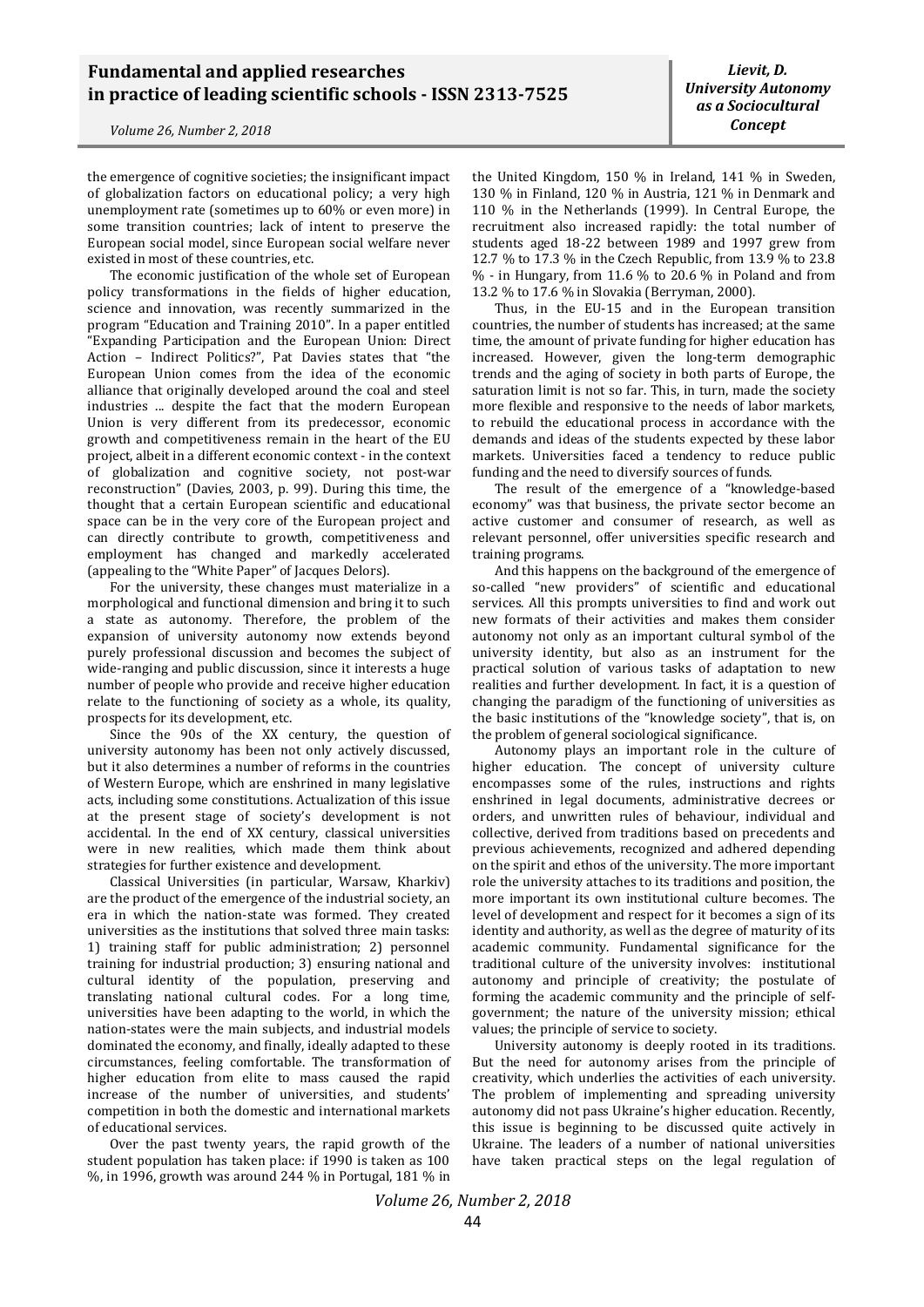autonomy and the organization of an appropriate experiment.

Attempts to determine the optimal model of university autonomy revealed a number of problems of a methodological nature and showed that implementing autonomy can not be solved only by law-making or purely administrative levers. Observations and some empirical evidence suggest that a number of simplified and impoverished social constructs of university autonomy work in Ukrainian society (including university circles).

The leadership of universities often reduces its content to the issues of expanding the financial independence of higher educational institutions, some increase their rights in determining the content of curricula, solving certain formal problems of staffing, awarding degrees, etc. In fact, everything is reduced to a certain release from excessively tight state care, which, in the opinion of the carriers of such a construct, in itself will positively affect the quality of training specialists and the results of scientific research. At the core of this there is the presumption of the moral and intellectual infallibility of universities, which need to add their own freedom and which already have everything they need to manage it best.

Another quite common construct of university autonomy is based on the presumption of university corruptions and interprets it as enhancing the uncontrollability of university leadership, a condition for all kinds of abuse, corporate selfishness, and the transformation of universities into rectorary estates.

However, if we move the problem of the social construction of university autonomy into the sociological reflection sphere, then immediately the limitations of such interpretations become obvious, and above all the fact that the question of university autonomy, and therefore the creation of its social construct, lies not in the plane of interaction between universities and the state, but in the plane of universities' functioning as social institutions, whose the autonomy can not but interact with the specifics of all internal and external contexts of their activity, of its entire sociocultural field.

This causes fundamentally different perceptions of university activities and to see, according to V. Bakirov, that autonomy entails an extremely serious review of almost all the basic parameters of university activities, in particular, such changes are necessary (2008):

• establishing a fundamentally different balance of freedom and responsibility of universities. The latter should be under greater public control and be able to respond to problems through the influence of public organizations, mass media, business, employers, and stakeholders;

• university activities should become as transparent and open as possible;

• universities should be prepared to ensure that financial independence from the state will increase their dependence on other sources of funding and create risks of falling into another dependency system;

• it should be clearly understood that university autonomy is the autonomy of universities, and not of their leaders; it is not limited to the extension of the powers and competence of the latter to the passive behaviour of professors and staff. Consequently, the strengthening of university autonomy necessarily involves significant, even

*Lievit, D. University Autonomy as a Sociocultural Concept*

radical strengthening of internal university democracy, control over leadership by collegiate bodies of university self-government;

• a fundamental change in the role of supervisory boards that cease to be decorative superstructures of the university architectonics, but transform into authoritative and authoritative structures for determining the strategic directions of university activity and control over administration, representing the interests of not only the state but society as well including local communities. Autonomy does not make universities free from society, from the necessity to satisfy its needs in the training of personnel and the production of scientific knowledge and the creation of new technologies, as well as in maintaining cultural level, meeting the cultural needs of local communities and the immediate social environment. That is, the mechanisms of interaction between universities and local communities should be created and used;

• the acquisition of student self-government fundamentally different meaning. The students' voice should be heard and taken into account in many aspects of the organization of educational work and their training;

• ensuring the active work of professional associations (associations of universities, scientific societies, unions, etc.) capable of protecting the interests of universities, lobbying these interests in legislative and executive bodies;

• development of a reliable and accountable system of public independent control and quality assurance monitoring, which should be conducted at the universities that claim to be autonomous.

The full implementation of university autonomy involves reorganizing all the basic parameters of university activity, up to teaching methods and the educational work format, not to mention the fundamentals of scientific research organization. Of course, all this will require a profound institutional university restructuring, the creation of new structures, the revision of traditional budgets, the training and involvement of specialists that they have not yet used (business managers, social communication specialists, public relations etc). The implementing university autonomy is also impossible without a radical change in the values and norms, the role expectations of professors, scholars and students, without profound changes in the cultural code of universities, to which not every Ukrainian university is ready.

Finally, university autonomy is impossible in the absence of a more or less developed civil society, which, should feed the intellectual energy of universities as important elements of it.

Now it has to be stated that even the university elite does not have a more or less clear and consistent idea of university autonomy, does not fully understand its meaning and necessity, is not ready for active competitions for it. University management often knows consciously or subconsciously the threats and risks of autonomy, which requires a very different level of social responsibility of universities, greater openness and transparency of their activities, a higher level of internal university democracy, a slightly different corporate culture. It should be noted that Ukrainian universities are a very young phenomenon. In the Soviet era, the majority of them had the status of narrowprofile higher education institutions – institutions that

*Volume 26, Number 2, 2018*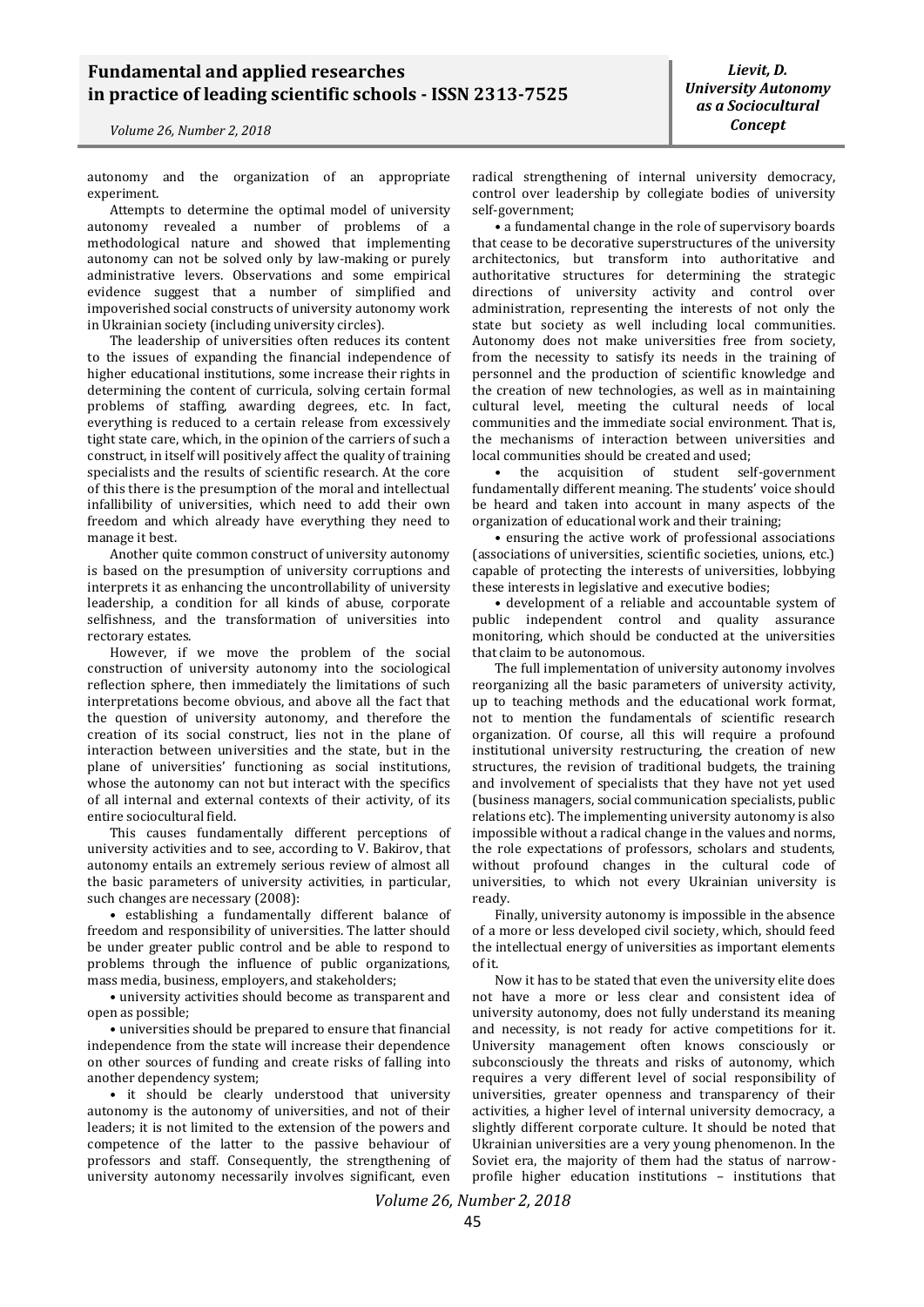usually operated on the other basis than classical universities, did not know purely university values and had no proper mentality, worked for certain segments of the planned labor market and centralized production.

The massive renaming of institutes to universities took place in a hurry and spontaneous way, without taking into account the real state of scientific and educational work, intellectual and personnel potential, without taking into account the objective criteria of the univeristy status.

As for genuine, classical universities, a significant part of them, a product of the Soviet era, arose in the 1920-30s and, of course, did not have the genetic memory of autonomous existence, certain, albeit very limited features of which from time to time appeared during the pre-revolutionary times, from the beginning of the XIX century, especially the first half of it, when the first universities of the Russian Empire began to be created. In our area, there were no slogans such as "what is good for Cambridge, that is good for Britain", or mottos like those that adorn the gate of the University of Padua: "University freedom is the freedom of the city!"

Autonomy of universities is not liked by state officials who try to manage all processes almost alone, because they are afraid to lose control over the process of social development. In the history of higher education in many countries, we can find many examples of subordination of universities to political power or attempts to achieve such a situation.

This entails the loss of "independence" by universities, which is supported by concrete examples. Let's turn to the materials of the international academic conference devoted to university autonomy, held in December 2006 in Warsaw, and consider the approaches of Polish legislation to the institutional model of autonomy of the university. Each law defines such a model, but it can do it differently. Not going into the details, let us note that it can be said about the fundamental distinction between two models: the one in which the university is "more state" and the alternative, in which the university is "more public" (2008, p. 91 – 92). The question of the structural model of the university is a central problem in the field of higher education, and the further legislative regulation depends on the way of its solution.

In Poland, the principle of university autonomy is prescribed, as is known, in the Constitution, although its limits are established by the ordinary law. This, however, means that the model of a university, which is in fact completely devoid of autonomy, would be unconstitutional and should be challenged. "From our reflections it follows writes Jerzy Voznitsky - that the limits of institutional autonomy are an indicator that distinguishes between two fundamentally different models of the university. It testifies to the fundamental nature of the notion of autonomy for higher education. In this sense, autonomy, of course, is a fundamental category, and not just an idea" (2008, p. 93).

Thus, the university as a unique social institution, which performs an important function of self-reproduction of society, is rapidly modernized under the influence of internal and external factors. As Peter Scott recently said, "the transition is not only in higher education in Central and Eastern Europe; all higher education is carrying out the transition now" (Scott, 2002, p. 151).

Despite the fact that the trajectories of the emergence (or creation) of the European Higher Education Area and the

European Research Area were separate, in recent years they have clearly merged together. In the most general terms, there are three different trajectories: interinstitutional, intergovernmental and supranational. Initially signed in Bologna in 1988 by the rectors of European universities "Magna Charta Universitarum" (the Great Charter of Universities) laid the foundations for an interinstitutional trajectory of the higher educational integration. It was continued by the congresses of European higher educational institutions held in Salamanca in 2001 and Graz in 2003.

Another fundamental distinction between the changes in higher education systems in Western and Central-Eastern Europe was defined by Harry de Boer and Leo Goedegebuure as the distinction between "evolution" and "revolution". In addition to the pace of change itself, the distinction lay between faith and complete loss of faith in the role of the state in social transformations and deeper faith and practical reliance on market mechanisms of coordination (De Boer, Goedegebuure, 2003).

In the light of the current market and social situation, it is difficult to clearly predict the effect of European innovations on the state of the educational sphere in Ukraine. Here one should focus on human resources policy, European personality thinking and on the development of the culture of society as a whole, in particular through unobtrusive information propaganda of cultural and ethical values of European origin and purpose. That is, we lack the progressively-minded, skilled, culturally-educated teachers and university educators. And the matter here is not only in the lack of financing of the educational sphere. In humans, there is not only a material but also a moral and spiritual stimulus. The work of educators and teachers requires tremendous dedication. And not everybody is capable of this everyday feat, especially in the absence of a financial incentive. The same applies to the scientific sphere.

At the highest level, it is necessary to develop a new paradigm for the development of the Ukrainian state as a whole and education as its foundation and heritage. As long as Ukraine is strong due to its natural and human resources, cultural, scientific, educational and defense potential, it will have an impact and a decent position in the world community. To date, there are three main trends in the reform of education in Ukraine: the globalization of education in the context of the "information boom"; integration into the world educational process; modernization of education – some elements of Western models based on the national system of Ukraine.

The ways out of today's crisis can be as follows:

• increase funding for education and science; motivate the learning and training of highly qualified specialists not only in the field of economics and law, but also in various branches of industry, science and culture, in order to solve the problem of education, especially in the pedagogical field (in other words, people should want to get knowledge, love their business – this is high degree of motivation);

• in parallel with the first paragraph, and for the implementation of the second one, as stated above, it is necessary to provide unobtrusive propaganda of cultural and ethical values and the usefulness of education wages in media and in the global network;

• the reform of education in Ukraine should not radically break the traditions of native education;